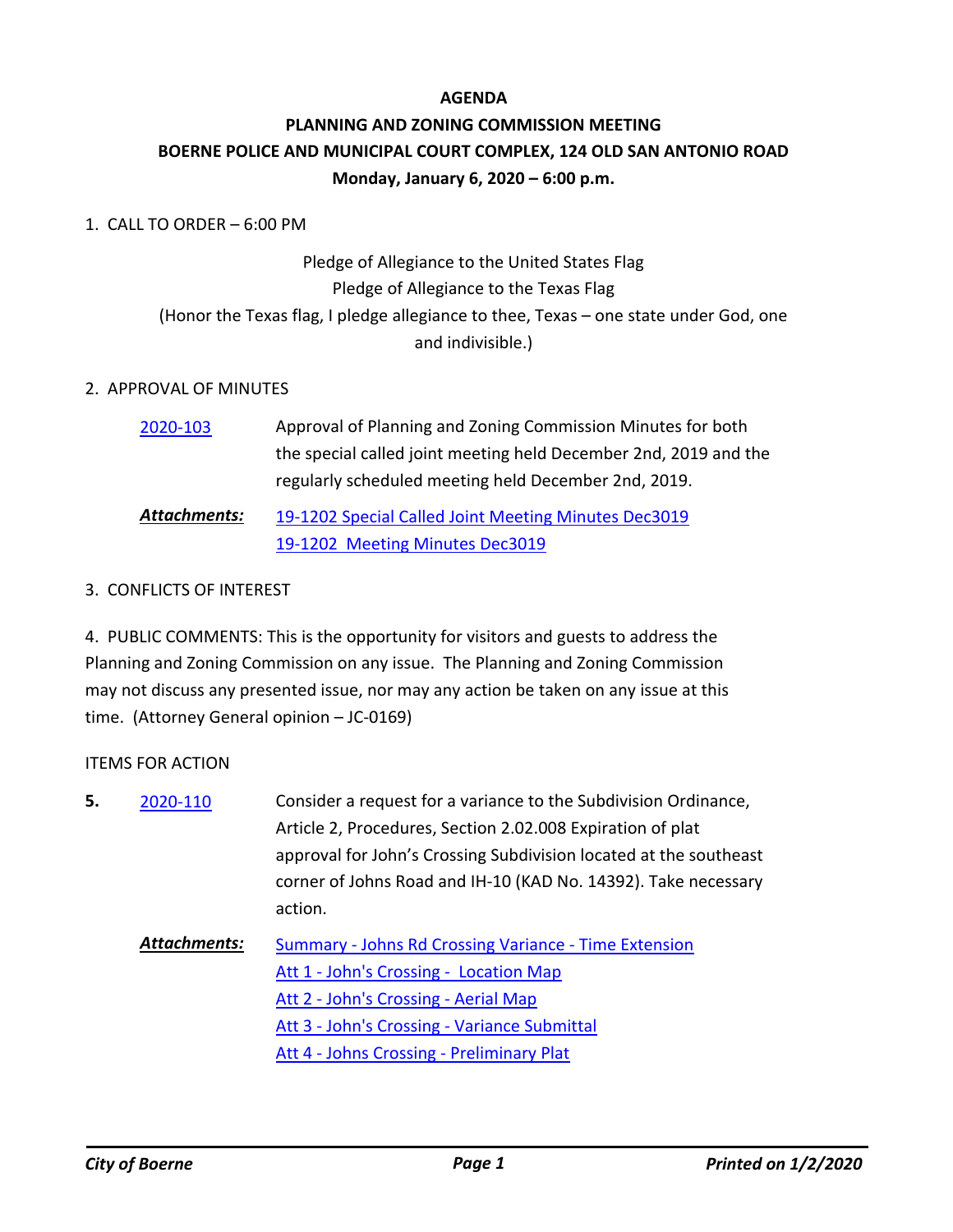| 6. | 2020-111            | Consider a request for a variance to the Subdivision Ordinance,<br>Article 2, Procedures, Section 2.02.008 Expiration of plat<br>approval for Southglen Phase 11A Preliminary Plat located north<br>of Southglen Parkway and Wickersham (KAD No. 302047,<br>288671, and 11568). Take necessary action.     |
|----|---------------------|------------------------------------------------------------------------------------------------------------------------------------------------------------------------------------------------------------------------------------------------------------------------------------------------------------|
|    | <b>Attachments:</b> | <b>Summary - Southglen Ph 11A - Time Extension</b>                                                                                                                                                                                                                                                         |
|    |                     | Att 1- Southglen Phase 11A - Location Map                                                                                                                                                                                                                                                                  |
|    |                     | Att 2 - Southglen Phase 11A - Aerial Map                                                                                                                                                                                                                                                                   |
|    |                     | Att 3 - Southglen Ph 11A - Variance Extension                                                                                                                                                                                                                                                              |
|    |                     | Att 4 - Southglen Phase 11A - Preliminary Plat                                                                                                                                                                                                                                                             |
| 7. | 2020-112            | Consider a request for a variance to the Subdivision Ordinance,<br>Article 2, Procedures, Section 2.02.008 Expiration of plat<br>approval for Southglen Phase 11B Preliminary Plat located<br>northeast of Southglen Parkway and Wickersham (KAD No.<br>302047, 288671, and 11568). Take necessary action. |
|    | <u>Attachments:</u> | <b>Summary - Southglen Ph 11B - Time Extension</b>                                                                                                                                                                                                                                                         |
|    |                     | Att 1- Sougthglen Phase 11B - Location Map                                                                                                                                                                                                                                                                 |
|    |                     | Att 2 - Southglen Phase 11B - Aerial Map                                                                                                                                                                                                                                                                   |
|    |                     | Att 3 - Southglen Ph 11B - Variance Extension                                                                                                                                                                                                                                                              |
|    |                     | Att 4 - Southglen Phase 11B - Preliminary Plat                                                                                                                                                                                                                                                             |
|    |                     |                                                                                                                                                                                                                                                                                                            |

8. CONSENT AGENDA - All items listed below within the Consent Agenda are considered to be routine by the Planning and Zoning Commission and may be enacted with one motion. There will be no separate discussion of items unless a Commission Member or citizen so requests, in which event the item may be moved to the general order of business and considered in its normal sequence. The following final plat shall be approved conditionally.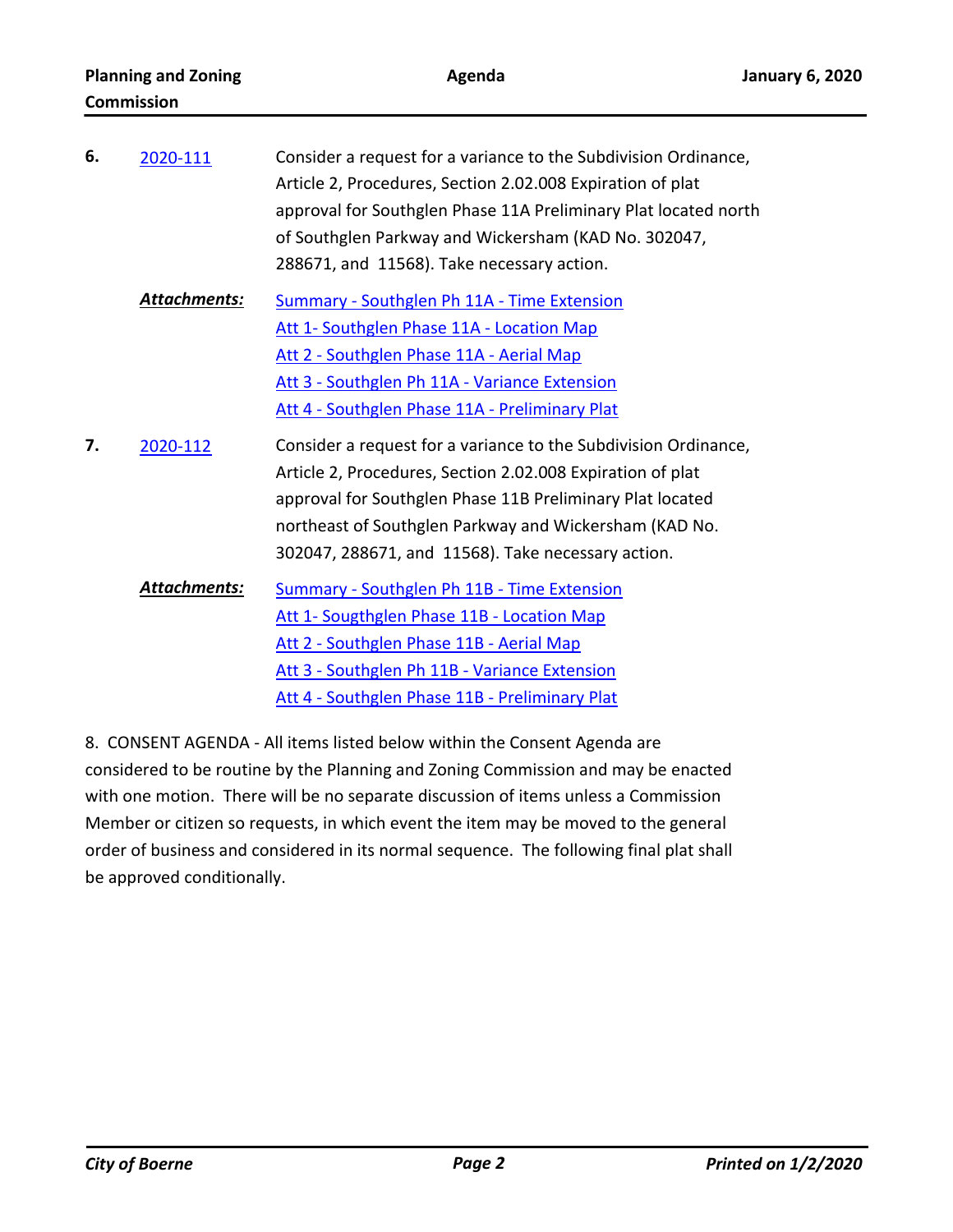| 2020-113     | a. Consider the final plat for Southglen Phase 11A, 12.11 acres,<br>49 residential lots, 2 open space lots, and 2.42 acres of |
|--------------|-------------------------------------------------------------------------------------------------------------------------------|
|              | right-of-way, located north of Southglen Parkway and                                                                          |
|              | Wickersham (KAD No. 302047, 288671, and 11568). Take                                                                          |
|              | necessary action.                                                                                                             |
| Attachments: | Summary - Southglen Ph 11A - Final Plat                                                                                       |
|              | Att 1 - Southglen Phase 11A - Location Map                                                                                    |

[Att 2 - Southglen Phase 11A - Final Plat](http://boerne.legistar.com/gateway.aspx?M=F&ID=f1c61c0d-7861-448d-b99c-dad9fc6ec9bb.pdf)

[Att 3 - Master Plan Amendment](http://boerne.legistar.com/gateway.aspx?M=F&ID=a8170123-5083-4e08-8fa3-a612c97cfee5.pdf)

9. EXECUTIVE SESSION IN ACCORDANCE WITH THE TEXAS GOVERNMENT CODE, SECTION 551.071 – CONSULTATION WITH ATTORNEY REGARDING THE FOLLOWING TOPIC:

A. SHORELINE PARK SUBDIVISION

10. RECONVENE INTO OPEN SESSION AND TAKE ANY NECESSARY ACTION RELATED TO THE EXECUTIVE SESSION AS DESCRIBED ABOVE.

## 11. ITEMS FOR DISCUSSION

- a. Discussion regarding Shoreline Park drainage, detention, low impact development (LID), stormwater runoff and various plan reviews [2020-114](http://boerne.legistar.com/gateway.aspx?m=l&id=/matter.aspx?key=5034)
- [2020-116](http://boerne.legistar.com/gateway.aspx?m=l&id=/matter.aspx?key=5036) b. Potential additional meetings workshop or discussion items

12. COMMENTS FROM COMMISSION/LEGAL COUNSEL/STAFF - No discussion or action may take place

## 13. ADJOURNMENT

THE CITY OF BOERNE PLANNING AND ZONING COMMISSION RESERVES THE RIGHT TO ADJOURN INTO EXECUTIVE SESSION AT ANY TIME TO DISCUSS ANY OF THE MATTERS LISTED ABOVE, AS AUTHORIZED BY TEXAS GOVERNMENT CODE §551.071 (CONSULTATION WITH ATTORNEY).